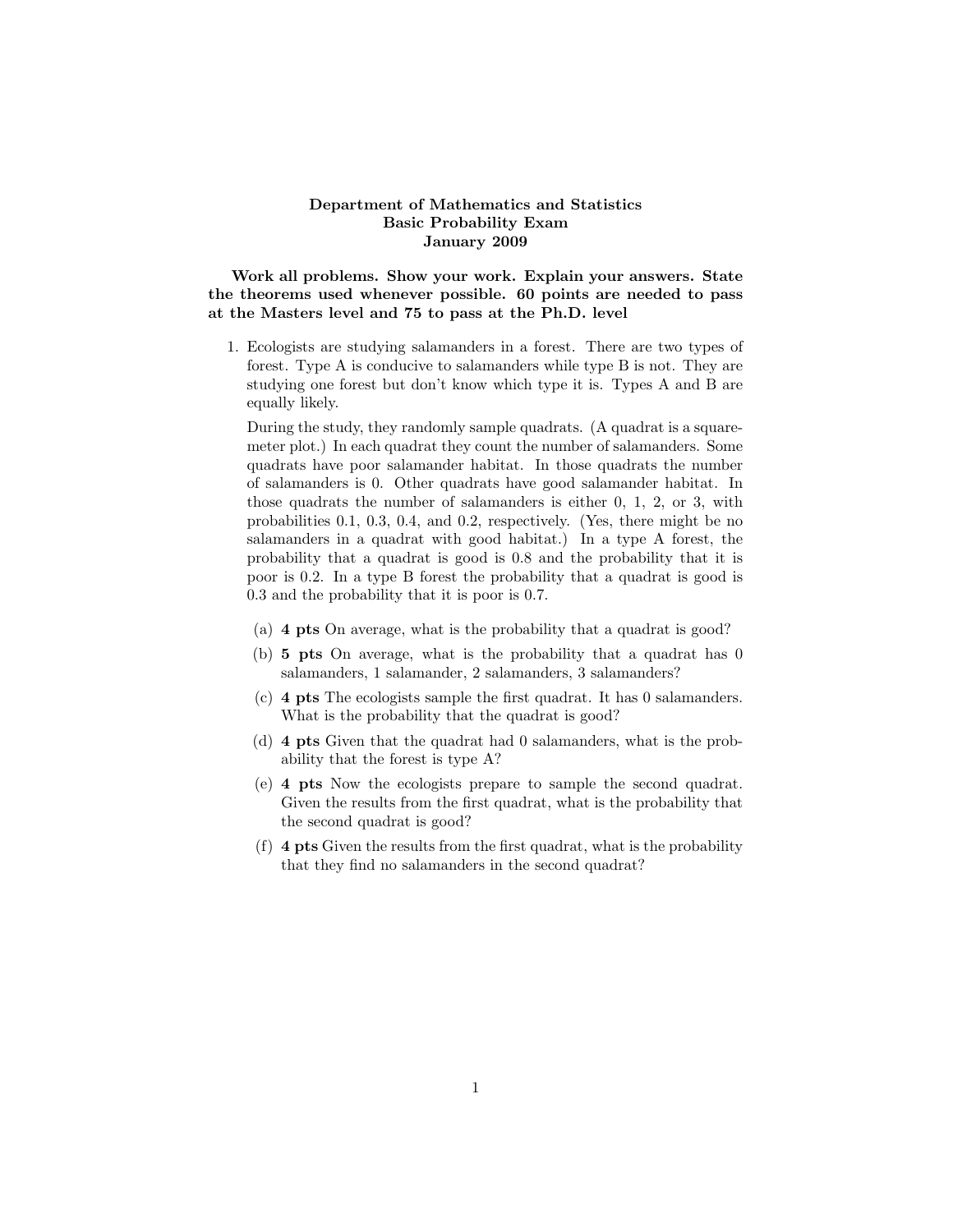2. A Poisson random variable with mean  $\mu$  has the following p.d.f:

$$
f(x) = \frac{e^{-\mu}\mu^x}{x!}
$$
, for  $x = 0, 1, 2, ...$ 

(a) 11 pts Let X be Poisson with mean  $\mu$ . Compute the moment generating function of  $X$ . It is known that:

$$
e^y = \sum_{k=0}^{\infty} \frac{y^k}{k!}.
$$

(b) 7 pts If  $X_1, \ldots, X_n$  are independent Poisson variables with means  $\mu_1, \ldots, \mu_n$ , find the moment generating function of

$$
Y = \sum_{k=1}^{n} X_k.
$$

(c)  $7$  pts What is the distribution of  $Y$ ?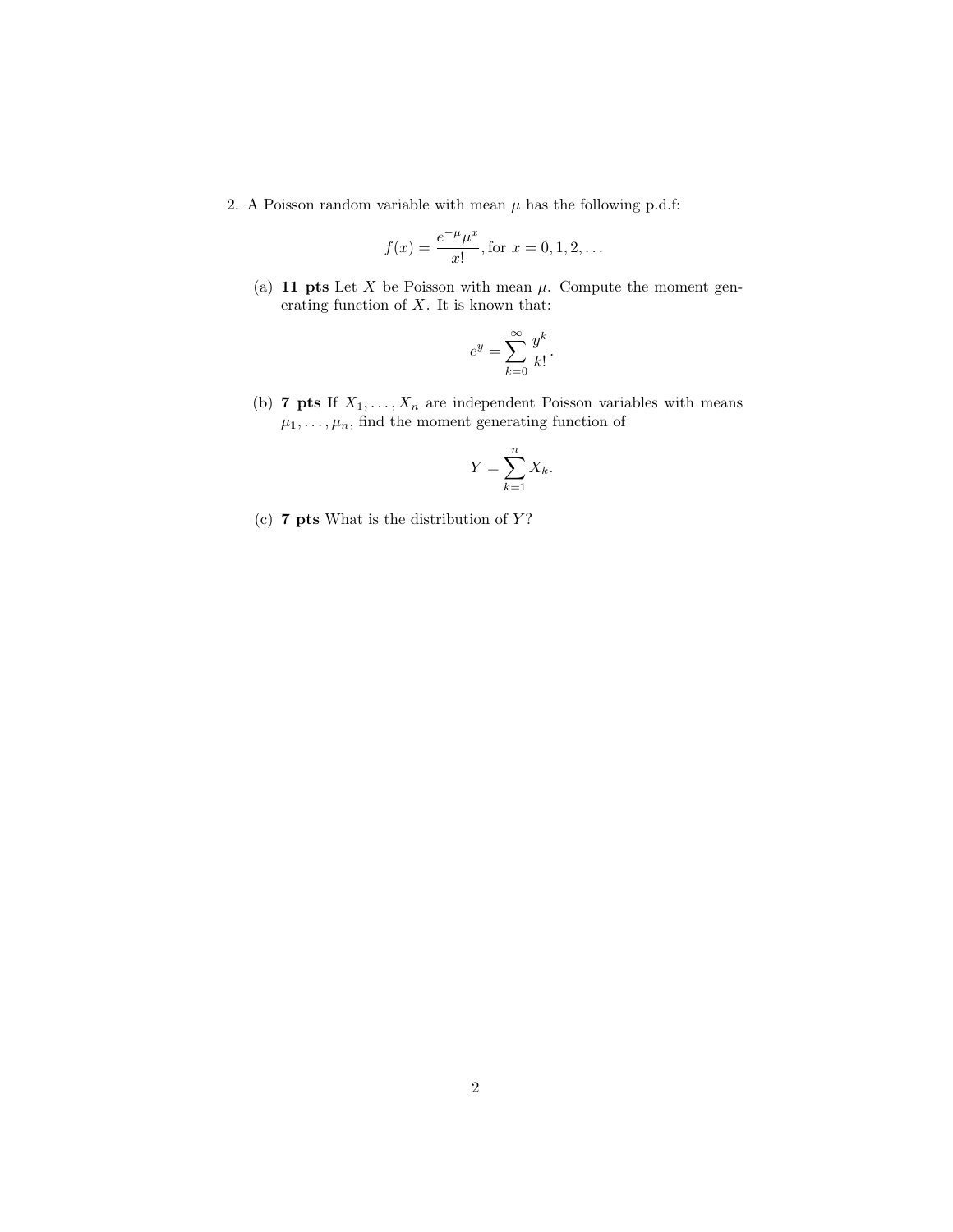3. Let  $X \sim N(\mu, \sigma^2)$ .

(a)  $12$  pts Show that the moment generating function of X is:

$$
M_X(t) = \exp(\mu t + \sigma^2 t^2/2)
$$

(b) 8 pts Show that if  $X_1 \sim N(\mu_1, \sigma_1^2)$  and  $X_2 \sim N(\mu_2, \sigma_2^2)$  and  $X_1$  and  $X_2$  are independent, then  $X_1 + X_2 \sim N(\mu_1 + \mu_2, \sigma_1^2 + \sigma_2^2)$ .